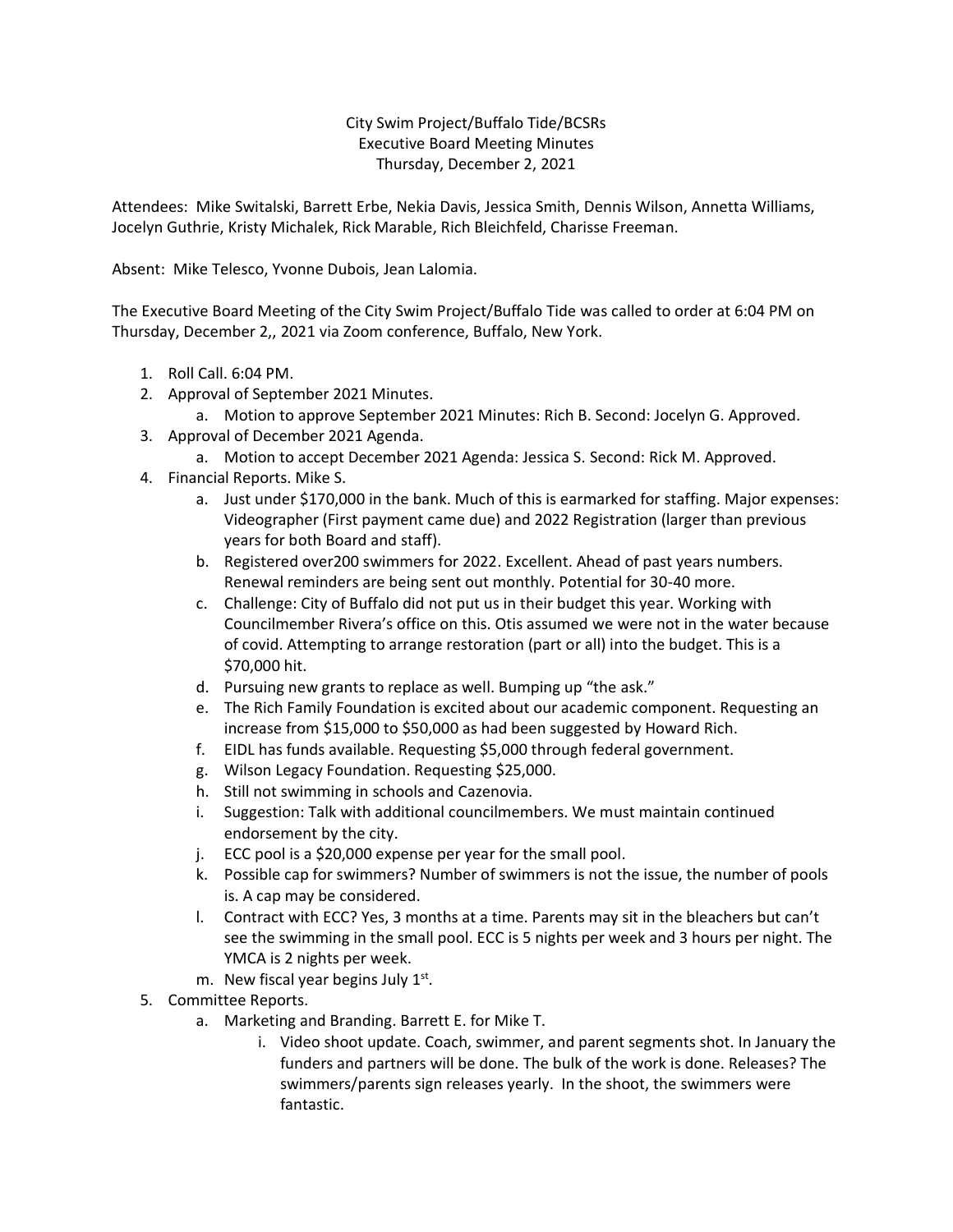- b. Programming. Mike S.
	- i. Situation great with Lackawanna. Expanded numbers: 30 to 40 with a wait list of 40. Things are going well.
	- ii. Signed contract with ISL for tutoring. Working with the Rich Family Foundation on grant to purchase hardware to go with the software. Waiting on tablets and charging stations. Hope to have this up and running after the New Year. 25 tablets per location. These will be returned to the charging station/cart daily. They will never leave our possession/location.
- c. Growth and Infrastructure. Mike S.
	- i. Break down: 3 pools are being used: ECC, Wm. Emslie, and Lackawanna HS.
	- ii. Need more pools. Waiting on the Belle Center to re-open after improvements are completed.
	- iii. Numbers (200+) include both City Swim Project and Buffalo Tide (precompetitive and competitive).
- d. Finance. Mike S.
	- i. No report.
- e. Governance. Jessica S.
	- i. Updating bylaws and handbook. No meeting held in November.
- 6. Items for Approval. Barrett E/ Mike S.
	- a. Audit for 2020-2021. Explanation and discussion held.

Motion: We will conduct an audit as required to be in compliance with NYS Law regarding non-profits. Annetta W. Second: Rich B. Discussion. Approved. Motion: The cost of the audit required to satisfy NYS Law will be limited to (not exceed) \$3,500. for 2021. Rick M. Second: Barrett E. Discussion. Approved.

- b. Staff Raises. Barrett E.
	- i. Request for a raise for Head Coach Mike S. Special session to discuss this suggested. Decision: Hold at the next meeting. More information will be coming.
	- ii. Other staff qualifications for a raise? Must be up to date on certifications and quality performance. Head Coach has the discretion to give a raise of up to \$1 per year to those who qualify. Board typically does not intervene.
- c. Financial Policies. Mike S.
	- i. Mike S. had shared a generic draft from the auditor before the last meeting. A formalized draft was sent this morning. Discussion tabled until January 20<sup>th</sup> meeting.
- 7. Old Business.
	- a. Zach McArdle, Past President or BCSRs, spoke at the inauguration of the new US Attorney for the Western District of New York, Trini Ross, a past Board member of BCSRs. In this address he underscored the success of our swimmers and our programs. Congratulations both Trini and Zach.
- 8. New Business.
	- a. Lackawanna. Mike S.
		- i. Large wait list in addition to those already in the water. Parks and Recreation Director, Brian Lakso, contacted Mike S. to expand the program to an additional day at the city's expense.

Motion: To expand the Lackawanna Program/ location. Rich B. Second: Jessica S. Discussion. Cost of lifeguards included, but we select. Approved.

b. Board Certifications. Mike S.